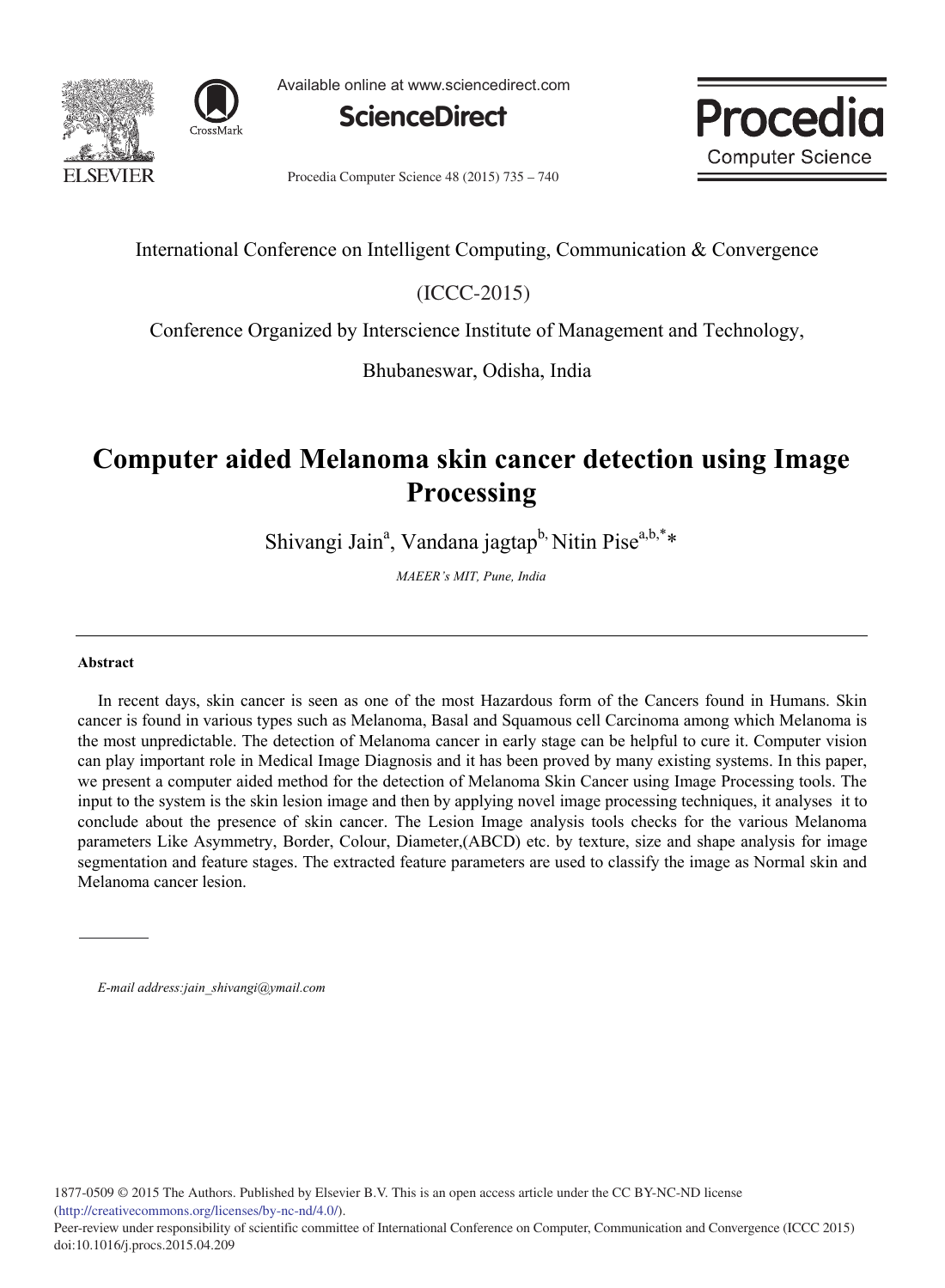(http://creativecommons.org/licenses/by-nc-nd/4.0/). © 2015 The Authors. Published by Elsevier B.V. This is an open access article under the CC BY-NC-ND license

Peer-review under responsibility of scientific committee of International Conference on Computer, Communication and Convergence (ICCC 2015)

*Keywords:Melona; Skin Cance;Image Segmentation; Preprocessing; EdgeDetection; Color Threshloding; Blob detection; Binary Masks.*

## **1. Introduction**

Melanoma is a particularly deadly form of skin cancer and although it accounts for only 4% of all skin cancers it is responsible for 75% of all skin cancer deaths. If melanoma is diagnosed and treated in its early stages, it can be cured but if the diagnosis becomes late, melanoma can grow deeper into the skin and spread to other parts of the body. It's spread in other parts beyond the skin can be hazardous as it is difficult to treat. The presence of Melanocytes in any body part causes the Melanoma . Intensive Exposure of skin to ultraviolet radiation is the main cause of the melanoma.

Dermoscopy is a non-invasive examination technique based on the use of incident light and oil immersion to make possible the visual examination of sub surface structures of the skin. Though the detection of melanoma using dermoscopy is higher than unaided observation based detection<sup>3</sup>, it's diagnostic accuracy depends on the training of the dermatologist. The diagnosis of melanoma from melanocytic nevi is not straight forward especially in the early stage. Thus, automatic diagnosis tool is essential for physicians. Even when the expert dermatologists uses the dermoscopy for diagnosis, the accuracy of melanoma diagnosis is estimated to be about 75-84%.<sup>4</sup> The computer aided diagnostics is helpful to increase the diagnosis accuracy as well as the speed. Computer is not more intelligent than human but it may be able to extract some information, like color variation, asymmetry, texture features, that may not be readily perceived by human eyes. There have been many proposed systems and algorithms such as the seven-point checklist, ABCD rule, and the Menzies method<sup>2,3</sup> to improve the diagnostics of the melanoma skin cancer.

The key steps in a computer-vision based diagnosis of melanoma are: image acquisition of skin lesion image, segmentation of the skin lesion from skin region, extraction of features of the lesion blob and feature classification. *Segmentation* or *border detection* is the process of separating the lesion from the surrounding skin in order to form the region of interest.

*Feature extraction* is used to extract the features; similar to those visually detected by dermatologists, that accurately characterizes a melanoma lesion. The feature extraction methodology of many computerised melanoma detection systems has been largely based on the conventional clinical algorithm of ABCD-rule of dermoscopy due to its effectiveness and simplicity of implementation. Its effectiveness stems from the fact that it incorporates the main features of a melanoma lesion such as asymmetry, border irregularity, colour and diameter (or differential structures), where quantitative measures can be computed.

#### **2. Related Work**

Many researchers have been working on the Computer vision approach for skin cancer detection. For segmentation of skin lesion in the input image, existing systems either use manual, semi-automatic or fully automatic border detection methods. The features to perform skin lesion segmentation used in various papers are: shape, colour, texture, and luminance. Many border detection methods are reported in the literature<sup>5,6</sup> Some of the methods include histogram thresholding<sup>7</sup>, global thresholding on optimised colour channels followed by morphological operations<sup>8</sup>, Hybrid thresholding.<sup>8</sup> In this study, we have applied Automatic thresholding and border detection method. Different image processing techniques have been used to extract such features, see for example.<sup>5,10,11</sup> In [5],author has introduced an automated Global border-detection method in dermoscopy images based on colour-space analysis and global histogram thresholding which exhibits high performance in detecting the borders of melanoma lesions. In [10]. the authors have used the technique of dividing the input image into various clinically significant regions using the Euclidean distance transform for the extraction of color and texture features. The ABCD rule of dermoscopy<sup>13</sup>, suggest that asymmetry is given the most prominent among the four features of asymmetry, border irregularity, colour and diameter. A number of studies have been carried out on quantifying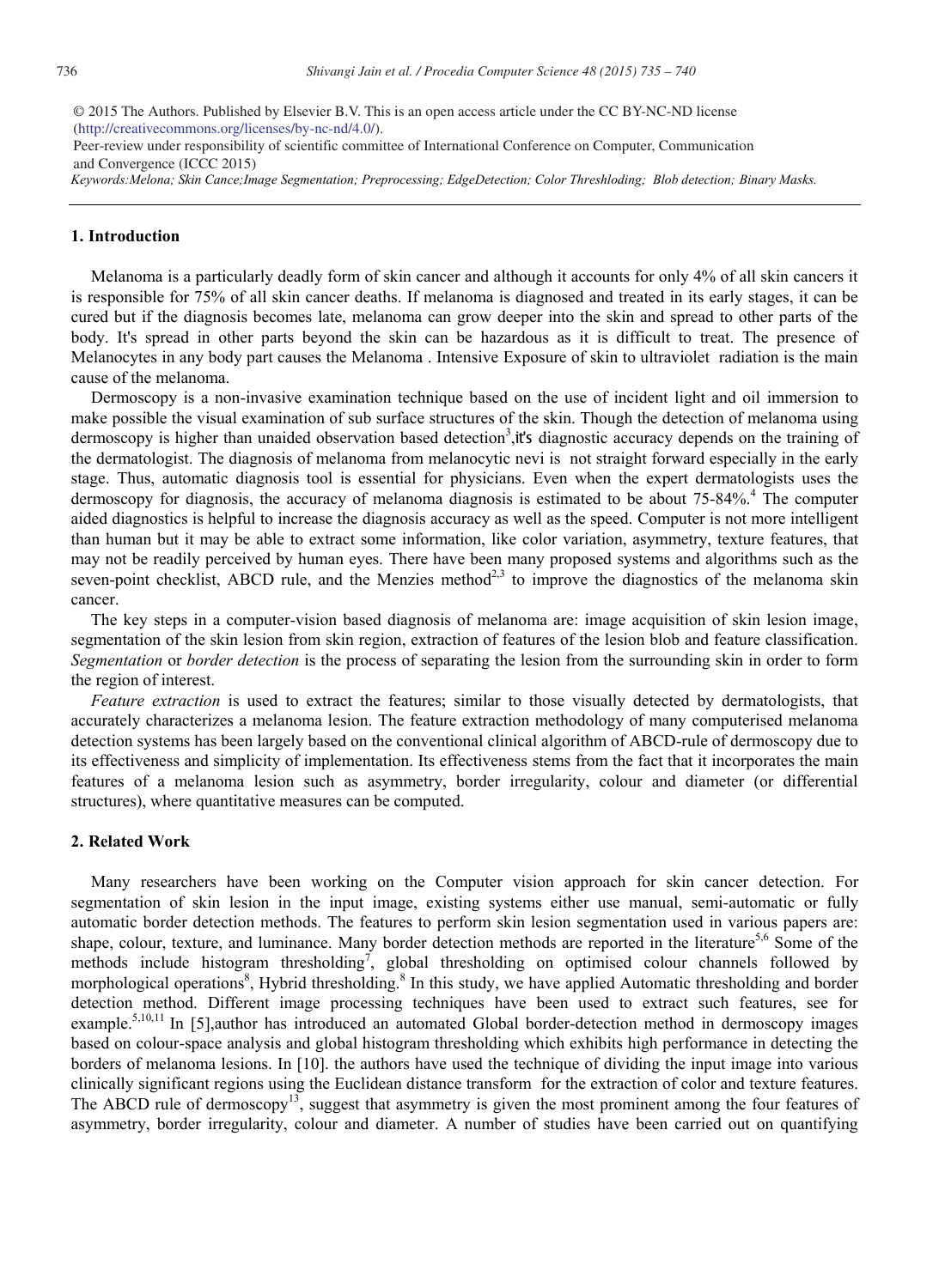asymmetry in skin lesions. In Some techniques, the symmetry feature is calculated based on geometrical measurements on the whole lesion, e.g. symmetric distance and circularity<sup>9</sup> Other studies, propose the circularity index, as a measure of irregularity of borders in dermoscopy images<sup>14,1</sup> The paper  $[11]$  gives the overview of the most important implementations in the literature and compares the performance of several classifiers on the specific skin lesion diagnostic problem.

# **3. Methodology**

The proposed methodology for Melanoma Skin Cancer Detection using Image Processing is as shown in Fig. 1. The input for the system is the image of the skin lesion which is suspected to be a melanoma lesion. This image is then pre-processed to enhance the image quality. The automatic thresholding process and edge detection is used for image segmentation. The segmented image is given to the feature extraction block which consists of lesion region analysis for its geometrical features and ABCD features. The geometrical features are proposed since they are the most prominent features of the skin cancer lesion. The extracted feature are further given to the feature classification stage which classifies the skin lesion as cancerous or normal by comparing its feature parameters with the predefined thresholds.

### **4. System Flow Diagram**



#### **5. The Proposed Technique**

# *5.1. Image Pre-processing*

The input image given to the system can be obtained in any lighting condition or by using any camera such as mobile camera. Hence it needs to be pre-processed. Here, the pre-processing includes the image resizing and contrast and brightness adjustment. This is done in order to compensate the non-uniform illumination in the image. These processes are done by using image processing techniques like gamma correction.

# *5.2. Image Segmentation*

Image segmentation is performed by using our proposed automatic thresholding and masking operation in R,G and B planes. First, automatic thresholding proposed by Otsu $12$  is applied in each plane. Binary masks for each plane are obtained and then combined to produce a final lesion mask. We use 3-plane masking procedure to increase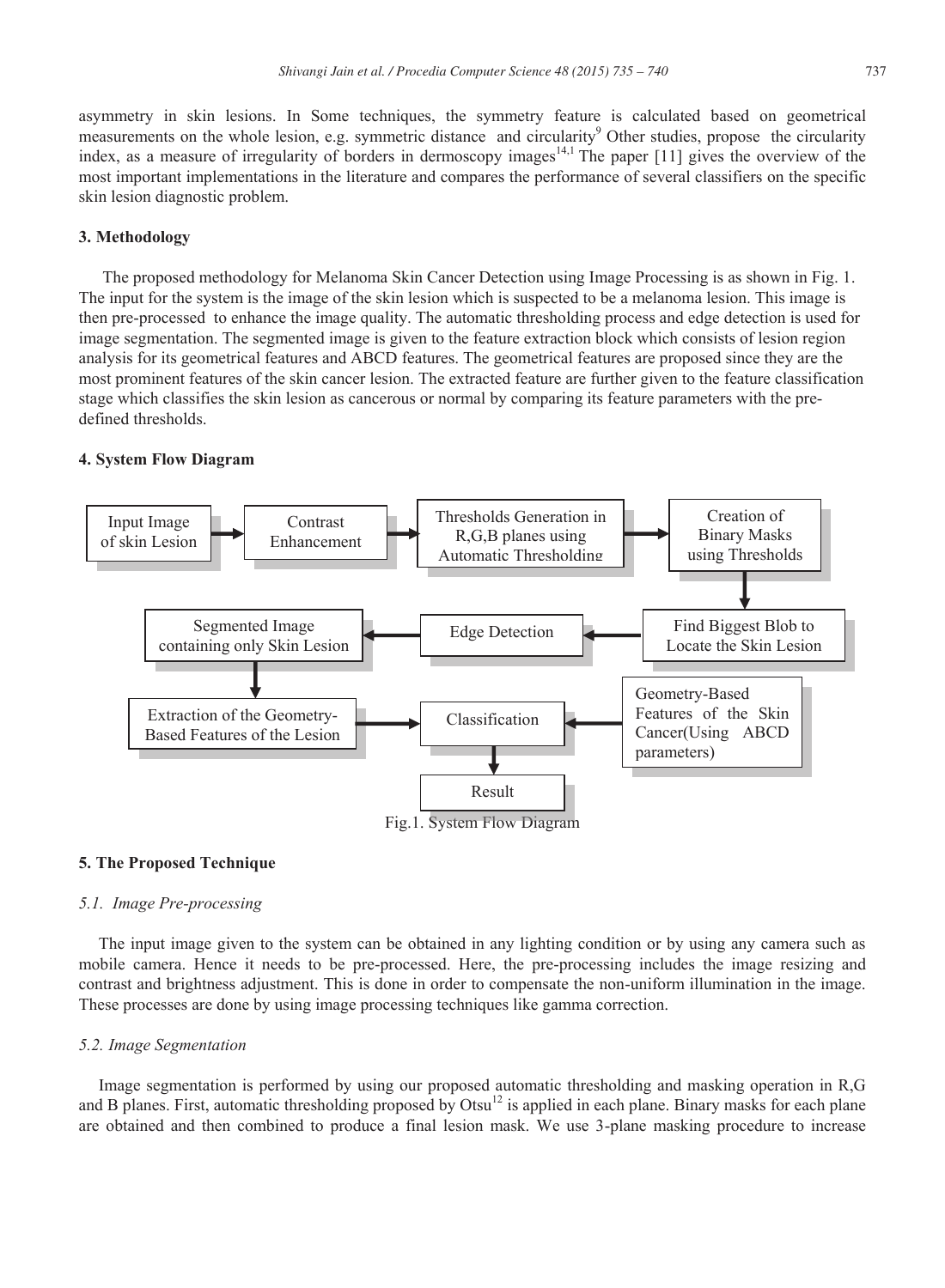segmentation accuracy. Then edge detection is applied to further segmentation. The main prerequisite for extracting the features is that the lesion must be separated from the surrounding normal skin. But the segmented image may contain other smaller blobs which are not the skin lesion. To overcome this, we find the biggest blob in the segmented image. The segmented image obtained contains only the skin lesion.

#### *5.3. Feature Extraction*

The main features of the Melanoma skin Lesion are its Geometric Feature. Hence, we propose to extract the Geometric Features of segmented skin lesion. Here, we used some standard geometry features (Area, Perimeter, Greatest Diameter, Circularity Index, Irregularity Index) adopted from.<sup>11</sup>

From the Segmented image containing only skin lesion, the image blob of the skin lesion is analyzed to extract the its geometrical features. The Different Features extracted are as follows:

Area (A): Number of pixels of the lesion.

Perimeter (P): Number of edge pixels.

*Major Axis Length or Greatest Diameter (GD):* The length of the line passing through lesion centroid and connecting the two farthest boundary points.

............................(1)

where n is the number of pixels inside the lesion, and  $(x_i, y_i)$  is the coordinates of the i<sup>th</sup> lesion pixel.

*Minor Axis Length or Shortest Diameter (SD):* The length of the line passing through lesion blob centroid and connecting the two nearest boundary points.

*Circularity Index (CRC):*It gives the shape uniformity.

....................................(2)

*Irregularity Index A (IrA):*

$$
IrA = \frac{P}{A}
$$
 (3)

*Irregularity Index B (IrB):*

$$
IrB = \frac{P}{GD}
$$
 (4)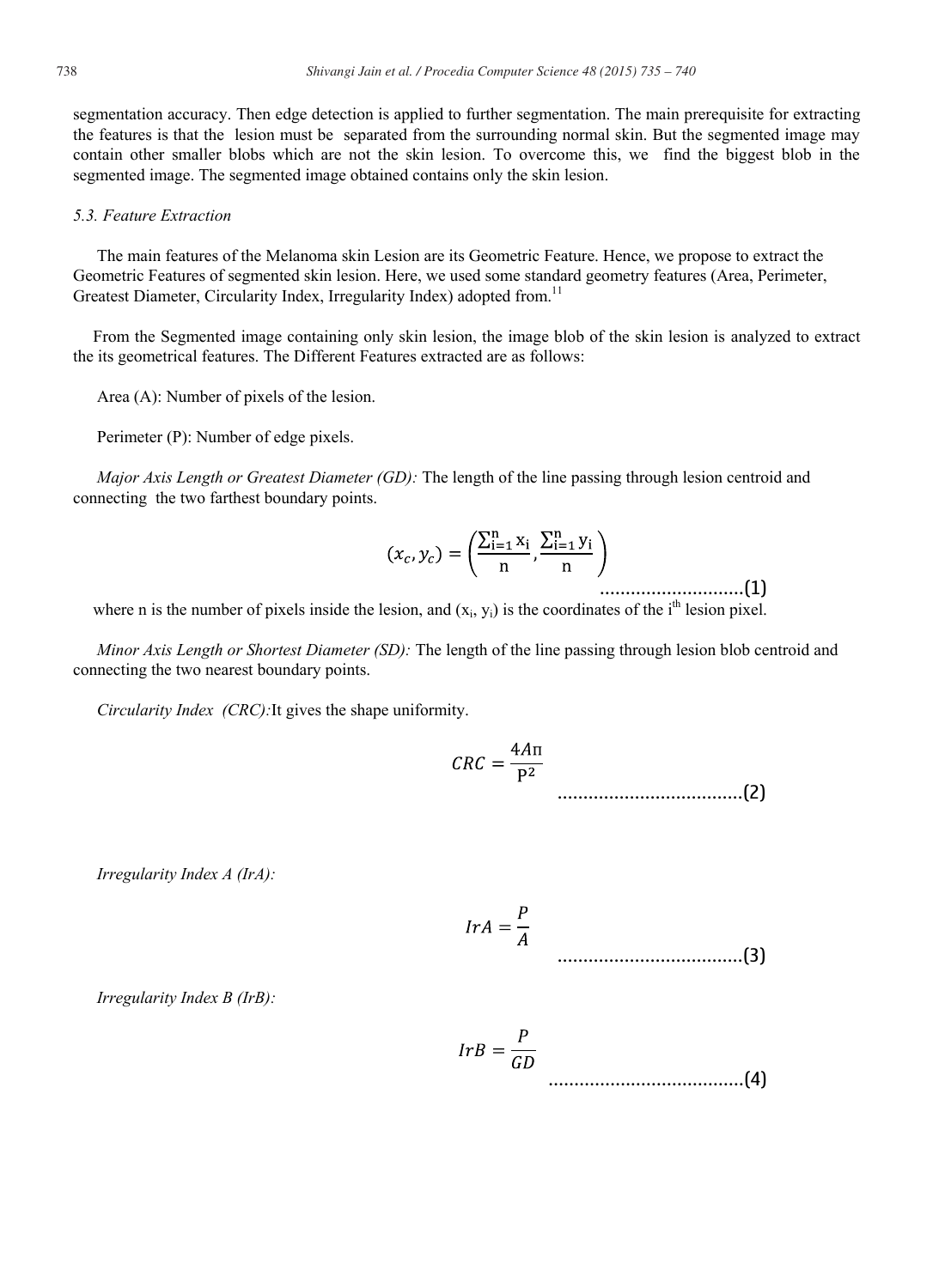*Irregularity Index C (IrC):*

$$
IrC = P \times (\frac{1}{SD} - \frac{1}{GD})
$$

*Irregularity Index D (IrD):*

$$
IrD = GD - SD
$$

#### *5.4. Classification:*

Using the ABCD rules for the melanoma skin cancer, we use some pre-defined thresholds in classification stage. The Feature Values Extracted in the Feature Extraction stage are compared and the skin lesion is classified as Melanoma Skin Cancer or normal skin or Mole. This classification method proves to be efficient for most of the skin images.

# **6. Results and Discussion**

First, the Skin Lesion Mask is formed and then it is applied on the input image to obtain the segmented image. As shown in Fig 6 and Fig7. input image of the skin lesion is efficiently segmented for both mole as well as Melanoma Cancer Image using proposed segmentation method.



Fig2. These are the original images which Fig3. Mask Is created we take as input the image on the left is cancer image and on the right is mole





Fig4. These are the images which shows the Fig. 5 Edge detected biggest blob detected in the input image.